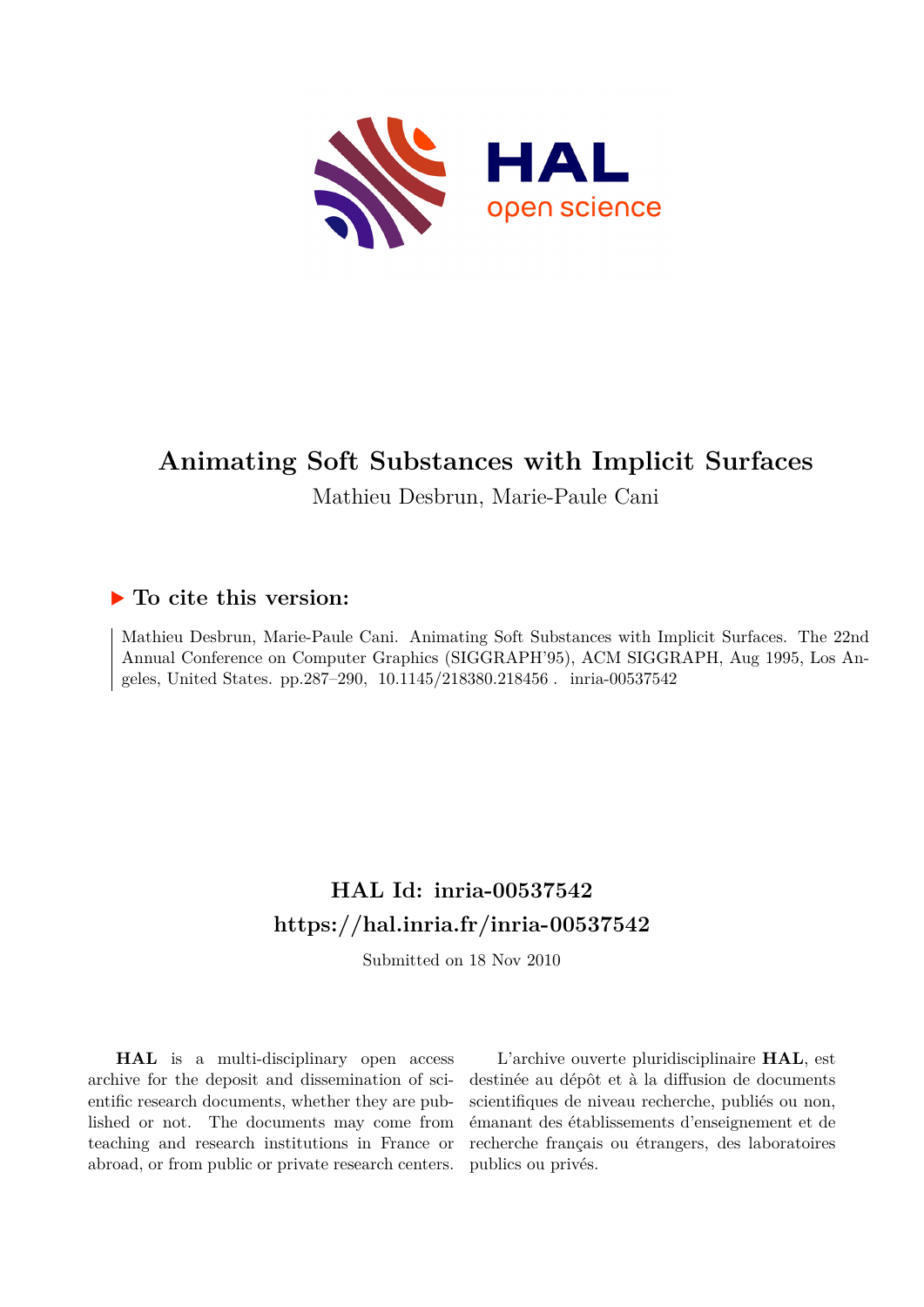## **Animating Soft Substances with Implicit Surfaces**

*Mathieu Desbrun Marie-Paule Gascuel* iMAGIS<sup>∗</sup> / IMAG

## **Abstract**

This paper presents a hybrid model for animation of soft inelastic substance which undergo topological changes, e.g. separation and fusion and which fit with the objects they are in contact with. The model uses a particle system coated with a smooth iso-surface that is used for performing collision detection, precise contact modeling and integration of response forces. The animation technique solves three problems inherent in implicit modeling. Firstly, local volume controllers are defined to insure constant volume deformation, even during highly inelastic processes such as splitting or fusion. Secondly, we avoid unwanted distance blending between disconnected pieces of the same substance. Finally, we simulate both collisions and progressive merging under compression between implicit surfaces that do not blend together. Parameter tuning is facilitated by the layered model and animation is generated at interactive rates.

**Keywords:** implicit surface, physics-based animation, inelasticity.

## **1 Introduction**

Most deformable models in Computer Graphics are dedicated to visco-elastic deformation: objects deform under an external force field and then progressively come back to their rest shape. Animating highly deformable inelastic substances, such as clay, dough or mud, is a more challenging problem. These substances are characterized by a smooth surface that fits with the objects it is in contact with and can undergo any topological change. One can make a hole in it, split a block of substance into several pieces and even merge two pieces together by compressing them strongly against each other. During all these deformations the total volume remains approximately constant. This paper presents an integrated set of methods for simulating these behaviors.

#### **1.1 Previous inelastic models**

Contrary to elastic objects, the shape of inelastic bodies depends on the entire history of applied forces. Terzopoulos et al. [10] use two layers to simulate this behavior: an inelastic reference component, that computes motion and absorbs large scale deformations, and an elastic layer that represents the difference between the current and reference shapes. The model handles visco-elasticity, plasticity and fractures. However, since the lattice used for discretizing equations has a fixed topology, the model is restricted to very structured inelastic objects.

Other models [5, 11, 12] use physically-based particle systems for modeling a wide range of behaviors, including visco-elasticity,

Address: BP 53, F-38041 Grenoble cedex 09, France

plasticity, collisions, separation and fusion. The change from stiff material to the quasi-liquid state is achieved by adapting the interaction laws between particles. However, visualizing the surface of a substance during animation is difficult since particles can change their positions during deformations. Therefore, a fixed set of "boundary particles" cannot be used for surface representation. One solution is to display an iso-surface generated by the set of particles [11, 12]. Nevertheless, since this surface is only introduced for rendering and is not considered for collision detection, visual anomalies such as local inter-penetrations with obstacles or bouncing before contact may occur.

## **1.2 Overview**

This paper presents a new model for interactive animation of smooth soft substances which fit with other objects during contact, can be split into pieces and may merge when disconnected components are compressed against each other. The model ensures volume preservation, performs collision detection and models precise contact surface and local deformation during collisions. A precise description of the surface of an object is maintained throughout the animation and can be used for final high quality rendering.

Implicit surfaces seem to be the best surface representation for smooth bodies that deform over time and may change their topology [13]. Our basic idea, introduced in [2], is to combine particle systems and implicit surfaces during the animation. Controlled by the particles as in [11, 12], the implicit surface is animated according to the implicit elastic model of [4] that gives it the ability to detect collisions, to deform locally for exact contact modeling, and to compute precise integration of response forces. These forces are transmitted to the particles to be subsequently integrated.

However, the direct use of this model generates a number of anomalies. This paper presents novel and general methods for controlling volume variation, avoiding unwanted blending effects, and simulation of both collisions and progressive fusion under compression of disconnected pieces of the same substance.

Section 2 reviews the hybrid model for soft substances introduced in [2], and discusses its limitations. Section 3 presents our new method for generating constant-volume deformations. An algorithm for performing separation without subsequent distance blending is detailed in Section 4. Section 5 explains how to process either collision or progressive fusion between surfaces that do not blend, according to the amount of compression forces.

## **2 A Hybrid Model for Soft Substances**

#### **2.1 Combining particles and implicit surfaces**

The hybrid model we use for modeling soft inelastic bodies is composed of two layers (see [2]). Motion and large scale deformations are governed by an inelastic reference component made of particles, while an elastic implicit layer gives the current shape of an object and is used to compute local deformation during collisions.

**Reference component:** As in [5, 12], we model inelasticity with a particle system, i.e. a set of mass points  $P_i$  subject to both attraction/repulsion forces  $F_{int}$  and fluid friction forces  $F_{fr}$  depending on

<sup>∗</sup> iMAGIS is a joint project of CNRS, INRIA, Institut National Polytechnique de Grenoble and Université Joseph Fourier.

Email: [Mathieu.Desbrun|Marie-Paule.Gascuel]@imag.fr.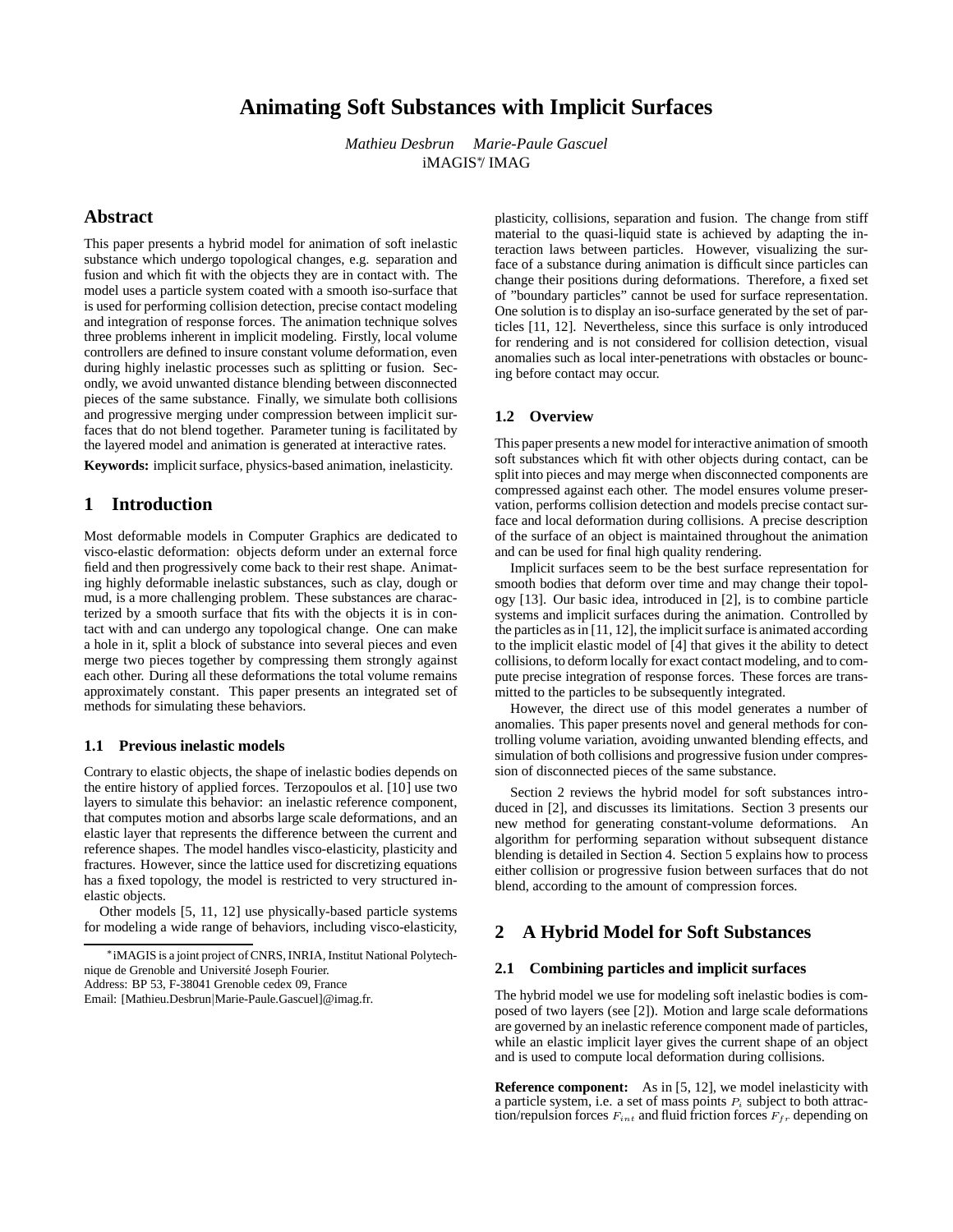local particle density. In our system, the forces applied by particle  $P_1$  on particle  $P_2$  are:

$$
F_{int}(P_1 \to P_2) = \lambda \left( \left( \frac{r_0}{r} \right)^8 - \left( \frac{r_0}{r} \right)^4 \right) \frac{P_2 - P_1}{r^2} \tag{1}
$$

$$
F_{fr}(P_1 \to P_2) = \mu(r) ||\dot{P}_1 - \dot{P}_2|| (\dot{P}_1 - \dot{P}_2)
$$
 (2)

where  $r = ||P_2 - P_1||$ ,  $\lambda$  is a parameter for regulating the stiffness of a material,  $\dot{P}_i$  is the speed vector of particle  $P_i$ , and  $\mu$  is a decreasing continuous function with a restricted scope of influence.

**External elastic layer:** Implicit surfaces such as distance surfaces [1, 13] are particularly suitable for animating deformable bodies capable of splitting and fusion. We use them as a coating over a particle system: each particle generates a field  $f_i$ , a smooth decreasing function of the distance with a restricted scope of influence, and the surface of an object is defined as the set of points P such as  $f(P) = \sum f_i(P) = s$ , s being a given isovalue.

The implicit elastic model of [4] is used to animate the implicit surface and for collision detection and response. This model defines a simple correspondence between applied forces and deformation, the force at a particular point being given by the local variation of the field value. Exact contact modeling is performed during collisions by adding deformation terms to the fields defining objects: for objects defined by  $f_1 = s$  and  $f_2 = s$ , the respective values of these terms are  $s - f_2$  and  $s - f_1$ . This generates an exact contact surface of equation  $f_1 = f_2$  where opposite normal compression forces  $F_{1\to 2} = -F_{2\to 1} = (s - f_1)N_2$  are applied.

At each time step, animation is computed as follows:

- 1. Compute the new position of each particle by integrating the associated equation of motion from the set of applied forces.
- 2. After a pre-detection with bounding boxes, use the implicit surface generated by the particles for detecting collisions (test the sample points of an object against the field of another one).
- 3. Avoid inter-penetration by generating exact contact surfaces between colliding objects, and compute response forces.
- 4. Distribute response forces between particles that contribute to surface generation in contact area. These forces will be used at the next time step.

#### **2.2 Problems to be solved**

Despite its capability of defining smooth substances that fit with other objects during contact, this hybrid model generates several anomalies.

Due to the implicit coating, a piece of substance may undergo very significant volume variation during deformations, especially during separation and fusion. The partial solution proposed in [2] is far from sufficient. Firstly, it is based on the choice of a specific field function<sup>2</sup>, which is very restrictive since both the shape of an object and its stiffness are controlled by this function. Moreover, it gives good results near equilibrium states only, so it is of no use for animating large scale deformations and topological changes.

The second problem concerns the irreversibility of soft substance splitting. Two pieces coming back close to each other should not produce the same intermediate shapes than when they were disconnected, i.e. they should not blend before contact [9]. Unfortunately, since they are components of the same implicit body, their surfaces locally inflate and merge. This artifact is related to the well-known "unwanted blending problem" [6, 14], but the difficulty is intensified in this case, since the desired blending properties for a soft substance are changing with its topology.

Finally, both collision and progressive fusion between soft bodies are to be produced, depending on their physical properties and on the amount of compression forces that press them against each other.

The following sections present solutions to these three problems.

## **3 Constant Volume Deformation**

Constant volume deformation of flexible models have already drawn some attention [7, 8]. In the case of objects discretized into lattices of fixed topology, the problem can be solved by using constrained optimization techniques based on Lagrange multipliers. To the authors knowledge, no solution has been proposed in the case of soft substances, although volume variations may increase due to topological changes such as separation or fusion.

This section presents a general method for controlling volume of objects defined using implicit surfaces. This method is well adapted to the soft substances we are modeling, but can also be applied to any other way of animating implicit surfaces.

#### **3.1 Basic ideas**

Our aim was to develop a general method for controlling the volume of an implicit object that does not set any restriction on the choice of the field function, thus allowing for a wide range of shapes and stiffness to be modeled.

First of all, a good way of detecting volume variation must be defined. An implicit volume defined by  $V = \int \int \int_{f(P) > -s} dx dy dz$ where  $P = (x, y, z)$ , cannot be computed analytically for arbitrary field functions. Discretizing space into voxels can be used for finding an approximate value. However, this way of detecting volume variation would not give us any chance of solving the problem. As illustrated by the example in Figure 1, reducing the strength of field contributions at step 2 in order to avoid volume variation should only be done in the area where the object has been deformed. Thus, volume should be controlled locally.



Figure 1: (a) Volume variation. (b) Local volume control in step 2.

Our basic idea is to detect the area where the volume is changing, and then adjust the strength of local fields in this area. Thus, a notion of local volume needs to be defined.

We call the *territory*  $Ti$  of a particle  $P_i$  the part of the implicit object where its field contribution is the highest. Territories form a partition of the implicit volume ( $f(P) \geq s$ ).

$$
T_i = \{ P \in \mathbb{R} / (f(P) \ge s) \text{ and } (\forall j \ f_i(P) \ge f_j(P)) \}
$$

• The *local volume*  $V_i$  associated with  $P_i$  is the volume of  $T_i$ .

#### **3.2 Detecting local volume variation**

We are looking for an efficient way of approximating local volume. Since deformation is continuous over time, we can take advantage of temporal coherence. This is achieved by maintaining a sampling of territory boundaries throughout the animation.

Each particle sends a fixed number of points called "seeds" to sample its territory boundary, in a set of distributed directions called "seed-axes" that are defined in the particle local coordinates system (see Figure 2). At each animation step, seeds migrate to the surface from their previous position along their axis. They stop either when

<sup>&</sup>lt;sup>2</sup>This function is  $f_i(P) = (r_0/r)^3$ , where r is the distance  $d(P, P_i)$  and where  $r_0$ , introduced in equation (1), is the rest distance between particles.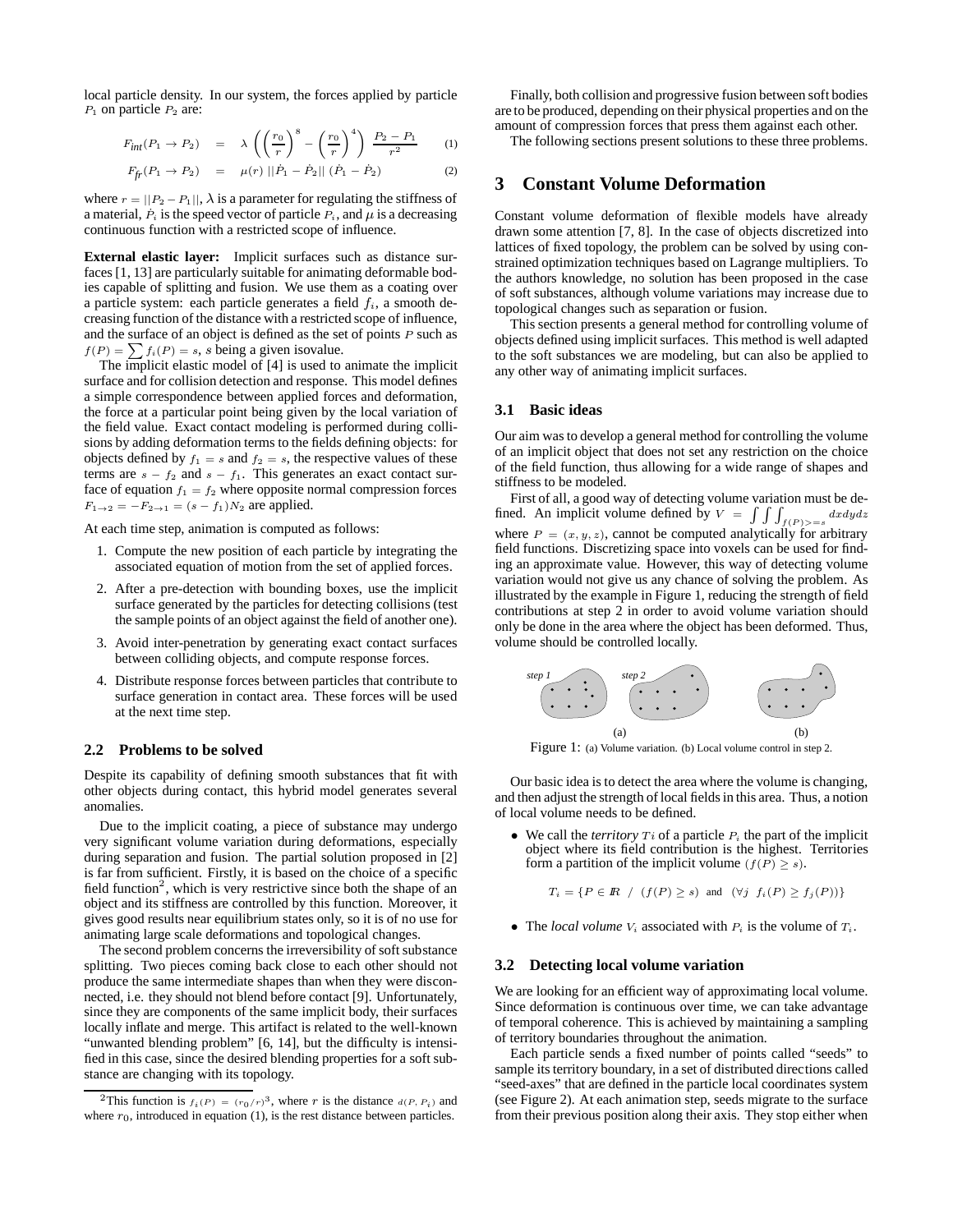

Figure 2: Particle territories and seeds used for volume approximation.

they have reached the isosurface or when the preponderant field  $f_i$ becomes smaller than another one.

We approximate  $V_i$  by the sum of the volumes of small pyramids defined by seeds (see Figure 2):

$$
V_i = \sum_{s \in S_i} K_i d(s, P_i)^3
$$

where  $S_i$  is the set of seeds sent by  $P_i$ , and where the factor  $K_i$  only depends on the seed repartition chosen for  $P_i$ . In practice,  $K_i$  can be left out in volume computations, since it is sufficient to m aintain  $\sum_{s \in S_i} d(s, P_i)^3$  at a constant level.

#### **3.3 Local volume control**

We control local volume variation by associating a proportionalderivative controller with each particle. Given the current local volume  $V_i$  and the initial value  $V_{i,0}$  to maintain, this controller outputs an adequate adjustment of the field function  $f_i$ .

For our application, the way of modifying  $f_i$  must be chosen carefully since the norm of its gradient gives the local stiffness of an object [4]. In order to adjust the volume of particle territories without modifying the physical properties of the object, we combine the original field function with a translation  $\epsilon_{i,t}$ . At each time step, the field, originally defined by the decreasing function of the distance  $f_i(P) = h_i(d(P, P_i))$ , is replaced by:  $f_{i,t} = h_i(d(P, P_i) - \epsilon_{i,t}).$ 

In order to produce steady shape variation, we control the time derivative  $\dot{\epsilon}_{i,t}$  of the translation parameter rather than its value. The input of the proportional-derivative controller consists of the normalized volume variation  $\Delta_{i,t}$  and its time derivative  $\Delta_{i,t}$ :

$$
\Delta_{i,t} = \frac{V_{i,t} - V_{i,0}}{V_{i,0}} \qquad \dot{\Delta}_{i,t} = \frac{V_{i,t} - V_{i,t-dt}}{V_{i,0} dt}
$$

and its output is:  $\dot{\epsilon}_{i,t} = \alpha \Delta_{i,t} + \beta \dot{\Delta}_{i,t}$ 

A simple example of volume control is given in Figure 3. Figures 5 and 6 show the results obtained during fusion, where volume control is essential. Otherwise, very significant and sudden increases of volume would be produced when two soft bodies merge.



## **4 Avoiding Unwanted Blending**

One of the main difficulties raised by the animation of implicit surfaces is the avoidance of undesirable blending effects between objects. This problem is well known in the case of character animation: arms and legs of a character should not blend together, although both blend with the body. The solution suggested in [14] pre-defines a blending graph where a connection between two skeletons indicates that their field contributions are to be added. Then, the field value at a point  $P$  is computed by first finding the skeleton with the highest field contribution at  $P$ , and then adding the contributions of neighboring skeletons in the graph<sup>3</sup>.

The unwanted blending problem is more difficult in the case of a soft substance splitting into pieces. If two disconnected pieces come back close to each other, they will blend at some distance as in Figure 3 rather than colliding because they are considered to be parts of the same object. Moreover, since the topology of the substance varies over time, a pre-defined blending graph cannot be used: the blending properties of the particles change according to the surface decomposition into connected components.



Figure 4: The influence graph and its connected components. Particles A and B lie in the same component, so their fields will blend if they come close to each other.

Therefore, we compute a time-varying blending graph, represented by lists of neighbors called a "blending list" associated with each particle. Processing unwanted blending is achieved by reducing blending lists each time the implicit surface breaks into disconnected components that no longer blend. Before the animation, the blending graph is initialized as a complete graph, where each particle is connected to all others. Then, at each animation step:

- 1. For each pair of particles, look if their spheres of influence, defined by the radius of influence of their field, intersect. Transitive closure of this relation, that defines an "influence graph", gives the "influence connected components" (see Figure 4).
- 2. For each particle, remove from its blending list those of the neighbors that are no longer in the same influence component.
- 3. Use the blending graph and the field function it defines for computing seeds migration. Since seeds sample the territory boundary of a particle, fields can be evaluated very efficiently: we already know which field contribution is the highest, so we just have to add the contributions from the neighbors.

The soft substances animated with this method split into components that no longer blend, as shown in the three first frames in Figure 5. The next section explains how to handle collisions between these components, and to enable fusions according to the amount of compression forces and to the properties of the substance.



Figure 5: Soft substance made of 9 particles grabbed away by pliers and released.

<sup>3</sup>The blending graph must be defined with care, otherwise surface discontinuities may appear between areas where a given skeleton's contribution is still considered, and zones where it is not a neighbor anymore.